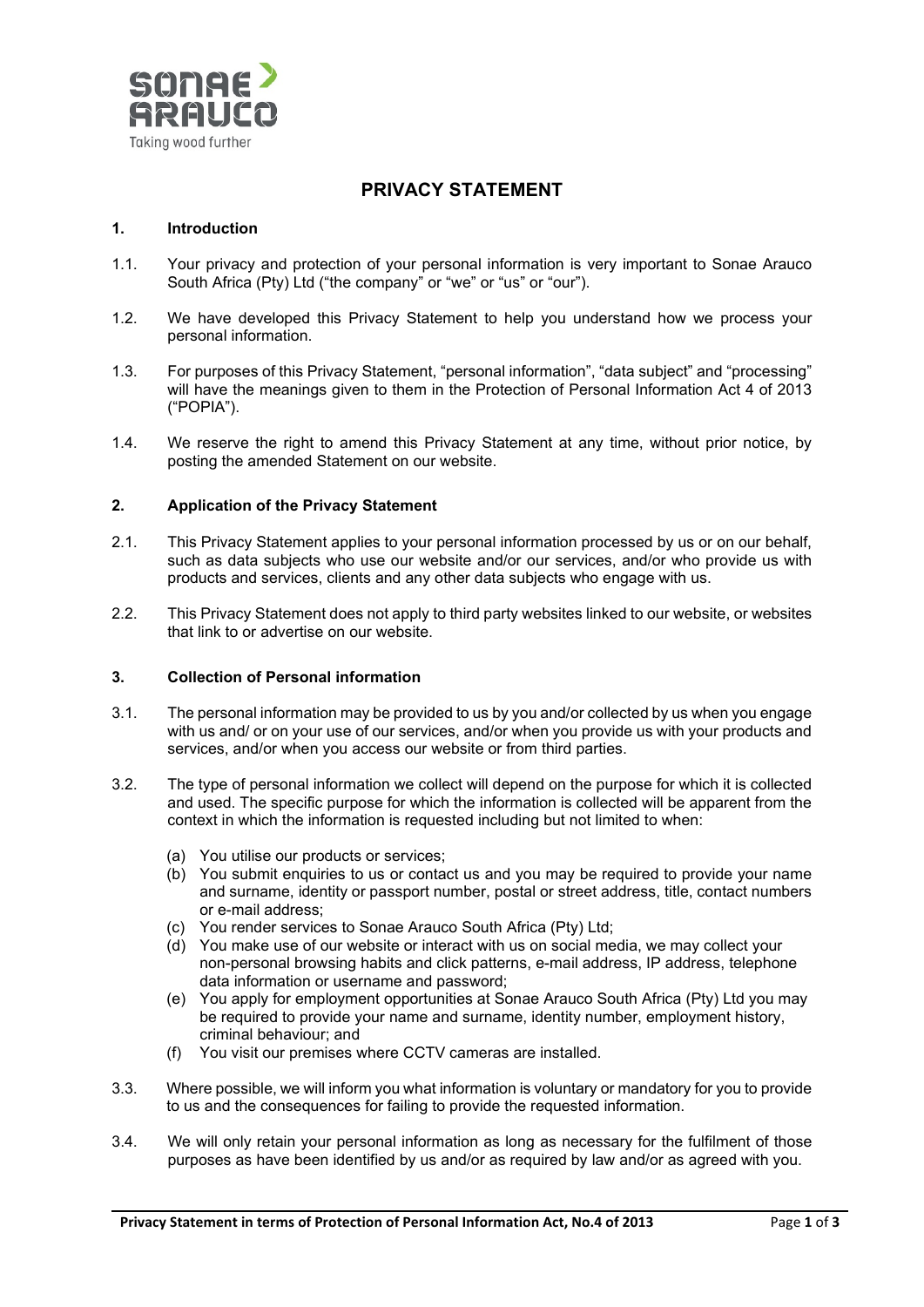# **4. How we use your information**

- 4.1. Personal information will only be processed for the purposes for which it was collected and/or to comply with legal and regulatory obligations and/or as authorised by law and/or with your consent.
- 4.2. The purposes for which we process personal information includes, but is not limited to:
	- (a) Respond to your enquiry;
	- (b) Render our services to you;
	- (c) Comply with legal requirements or industry codes;
	- (d) Market or promote our products and services;
	- (e) Safety and security reasons; and

### **5. Disclosure of information**

- 5.1. Sonae Arauco South Africa (Pty) Ltd may disclose your personal information to third parties in certain circumstances, which include, but are not limited to:
	- (a) Where we have your consent; or
	- (b) Where we are required to do so in terms of our company's operational requirements; or
	- (c) Where we are required to do so by law; or
	- (d) To our service providers who are involved in the delivery of products or services, where we have agreements in place to ensure that they comply with these privacy terms.
- 5.2. Third parties to whom we disclose personal information include, but are not limited to:
	- (a) Service providers to Sonae Arauco South Africa (Pty) Ltd; and
	- (b) Regulators, courts, tribunals and law enforcement agencies.
	- (c) Of which Sonae Arauco South Africa is a member.
- 5.3. We may compile, use and share any information that does not relate to any specific individual and retains all rights to non-personal statistical information collected and compiled by us.

# **5. Transfer of information**

- 5.1. We may need to transfer your personal information to another country for processing or storage. We will ensure that anyone to whom we pass your personal information agrees to treat your information with similar protection as provided for in POPIA.
- 5.2. We may transfer your information to other countries which do not have similar protection as provided for in POPIA, with your consent.

# **6. Information security**

- 6.1. We take appropriate and reasonable technical and organisational measures to prevent any unauthorised or unlawful access, loss of, damage to or unauthorised destruction of personal information.
- 6.2. We have implemented various policies, procedures and IT systems to safeguard personal information.
- 6.3. We regularly verify that the safeguards are effectively implemented and ensure that they are continually updated.
- 6.4. Notwithstanding paragraph 7.1 to 7.3 above, to the extent permissible by law, we shall not be liable for any loss, claim and/or damage arising from any unauthorised access, disclosure, misuse, loss, alteration or destruction of your personal information.

# **7. Data subject rights**

8.1. Subject to POPIA provisions, you have the right to: